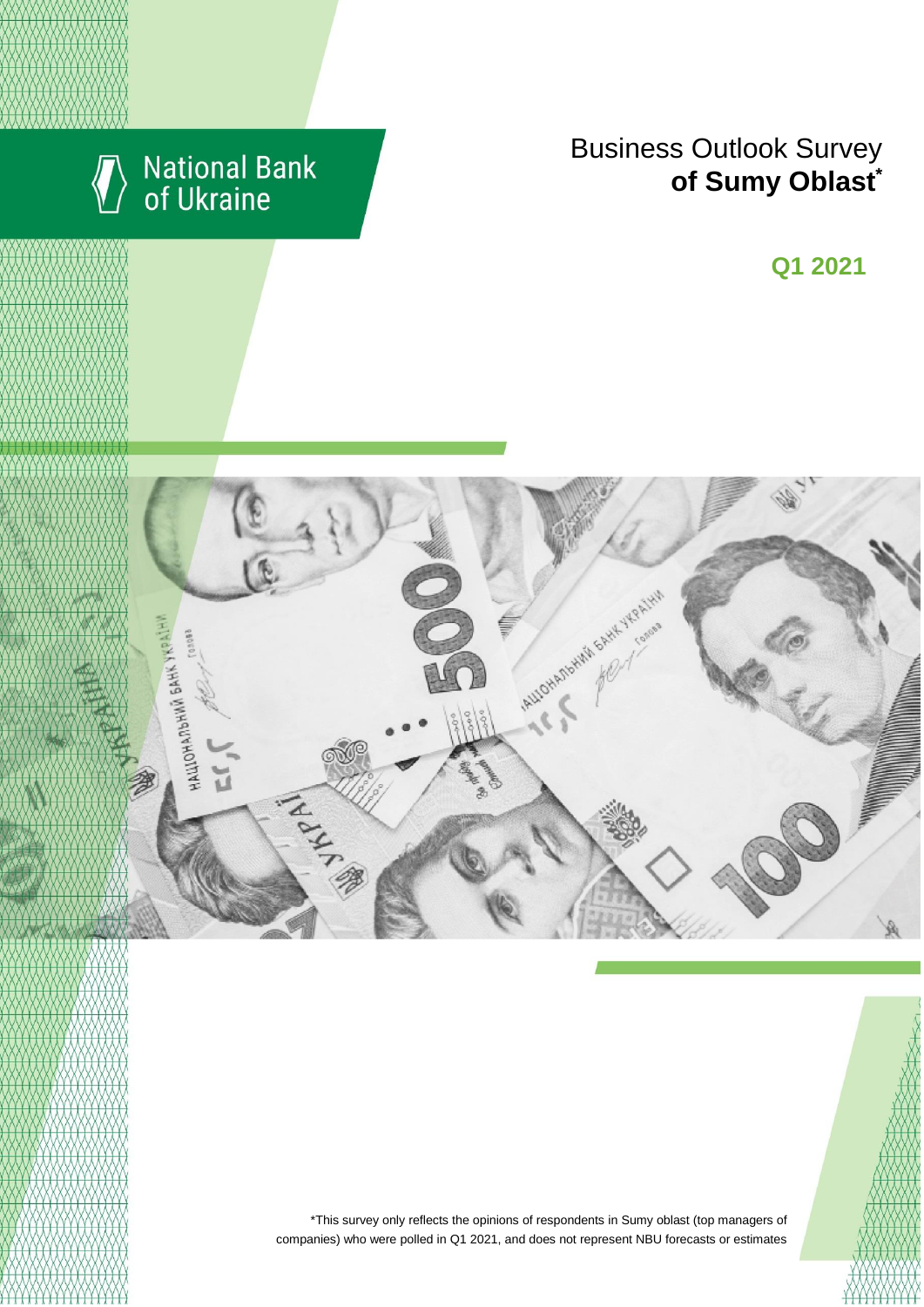**A survey of companies carried out in Sumy oblast in Q1 2021 showed that respondents had high positive expectations for the output of Ukrainian goods and services and the performance of their companies over the next 12 months.** Inflation and depreciation expectations were high.

**The top managers of companies said they expected that over the next 12 months:**

- **the output of Ukrainian goods and services would increase significantly:** the balance of expectations was 35.7% (among the highest figure across the regions) compared to 0.0% in Q4 2020 (Figure 1). Respondents across Ukraine expected the output would increase moderately, the balance of responses was 5.6%
- **the growth in prices for consumer goods and services would accelerate:** 71.4% of respondents expected the inflation rate to be higher than 7.5% (compared to 35.7% in the previous quarter and 50.7% across Ukraine). Respondents referred to production costs as **the main inflation driver** (Figure 2)
- **the hryvnia would depreciate at a slower pace:** 64.3% of respondents (compared with 71.4% in the previous quarter) expected the hryvnia to weaken against the US dollar, the figure across Ukraine being 74.4%
- **the financial and economic standings of their companies would improve significantly**: the balance of expectations was 42.9% (the highest figure across the regions) compared with 15.4% in Q4 2020 and 12.7% across Ukraine (see Table)
- **total sales would grow:** the balance of responses was 21.4% as in the previous quarter (see Table). Respondents also expected growth in external sales: the balance of responses was 50.0% (compared with 25.0% in Q4 2020). Across Ukraine, the balances of responses were 18.0% and 14.9% respectively
- **investment in machinery, equipment, and tools would increase:** the balance of responses was 14.3% (compared to (-7.1%) in Q4 2020). At the same time **investment in construction would decrease:** the balance of responses was (-15.4%) (compared to (-28.6%) in Q4 2020). Overall, companies across Ukraine expected that investments would increase, the balances of responses were 11.7% and 1.4% respectively
- **staff numbers at their companies would continue to decrease**: the balance of responses was (-14.3%) (compared to (-7.1%) in the previous quarter). Across Ukraine, staff numbers were expected to decrease insignificantly, with a balance of responses of (-1.9%) (Figure 4)
- **both purchase and selling prices would increase:** the balances of responses were 85.7% and 57.1% respectively (compared with 92.9% and 64.3% in Q4 2020) (Figure 6). Energy, raw materials, and supplies prices and wage costs were cited as the main selling price drivers (Figure 7)
- **per-unit production costs and wage costs per staff member would grow at a slower pace:** the balances of responses were 61.5% and 64.3% respectively (compared with 71.4% per each in Q4 2020) (Figure 4 and 6).

Companies named weak demand, high energy prices, raw materials and supplies prices and the tax burden as the **main drags on their ability to boost production** (Figure 5).

Respondents expected that their **borrowing needs would remain unchanged** in the near future (Figure 8). As in previous quarters, the respondents who planned to take out corporate loans opted only for domestic currency loans. Respondents said that lending standards had softened recently (Figure 9). High loan rates were cited as the main deterrent to taking out corporate loans (Figure 10).

**All of the respondents said that they had encountered no difficulties in effecting transactions with funds deposited in bank accounts** (97.5% across Ukraine).

#### **Assessments of financial and economic standings as of the time of the survey** (Figure 3)

- **The current financial and economic standings of companies had deteriorated and were assessed as bad:** the balance of responses was (-21.4%) compared with 0.0% in the previous quarter and (-0.7%) across Ukraine.
- **Respondents' finished goods stocks had decreased and were assessed at a level lower than the normal one:**  the balance of responses was (-10.0%) compared with 10.0% in Q4 2020.
- **Companies had a sufficient amount of unutilized production capacity to meet any unexpected rise in demand:** the balance of responses was 15.4% compared with 21.4% in Q4 2020.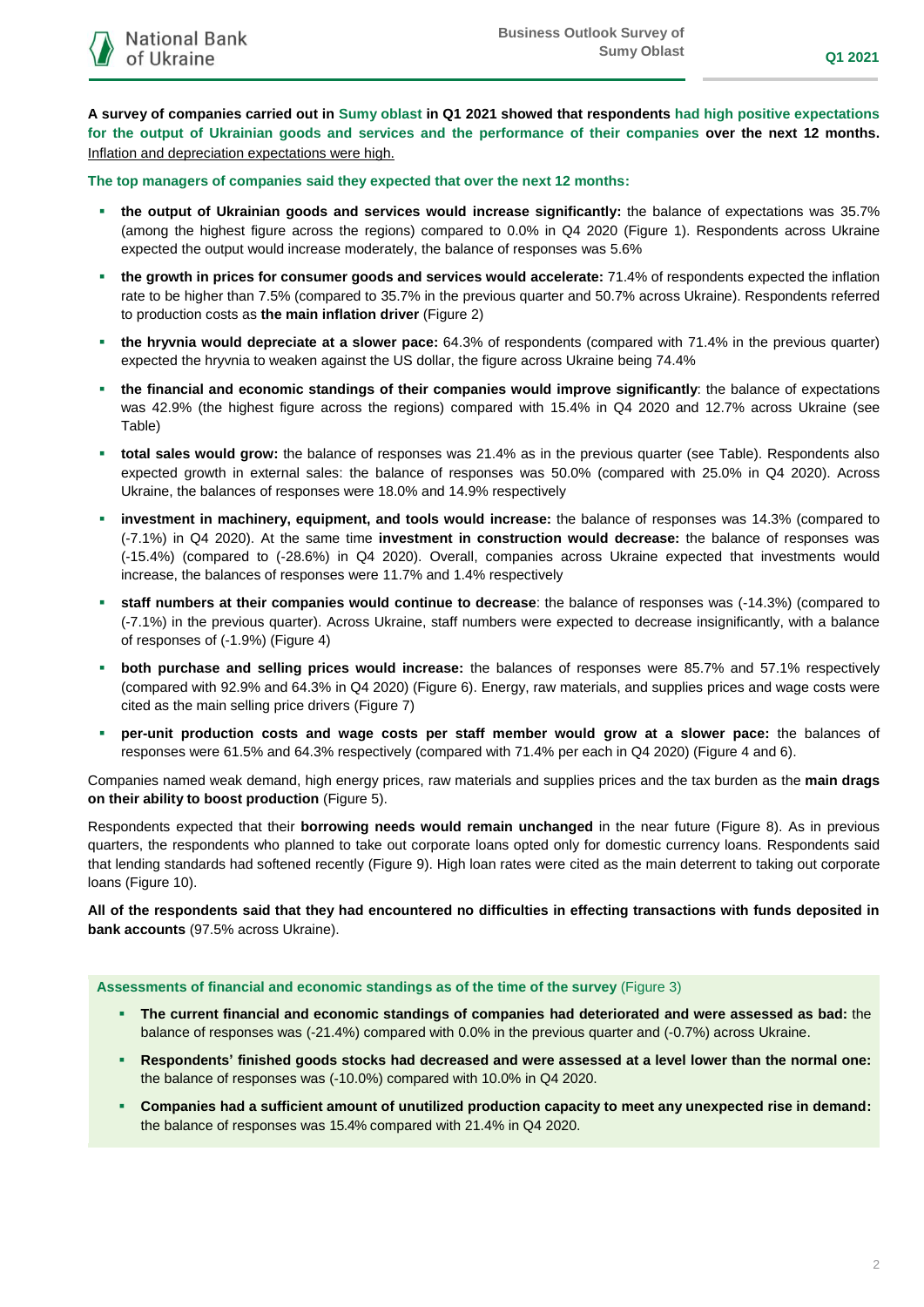#### **Survey Details1,2**



- **Period: 5 February through 26 February 2021.**
- A total of 14 companies were polled.
- A representative sample was generated on the basis of the agricultural sector and manufacturing companies.



#### **Business Outlook Index for Next 12 Months in Terms of Oblasts<sup>3</sup> , %**

\*a quartile is the value of the BOI where an ordered sample is divided into four equal-sized subgroups

\*\* a median is the value of the BOI in the middle of an ordered sampled where the sample is divided into two equal-sized subgroups

## **Table. The Business Outlook Index of Companies in Sumy Oblast and Its Components**

| <b>Expectations over next 12 months for</b>   | <b>Balances of responses, %</b> |                               |        |         |         |
|-----------------------------------------------|---------------------------------|-------------------------------|--------|---------|---------|
|                                               | Q1 20                           | Q <sub>2</sub> 2 <sub>0</sub> | Q3 20  | Q4 20   | Q1 21   |
| Financial and economic standings              | 36.4                            | 14.3                          | 30.8   | 15.4    | 42.9    |
| <b>Total sales</b>                            | 0.0                             | 7.1                           | 28.6   | 21.4    | 21.4    |
| Investment in construction                    | 0.0                             | $-42.9$                       | $-7.1$ | $-28.6$ | $-15.4$ |
| Investment in machinery, equipment, and tools | 0.0                             | $-14.3$                       | 0.0    | $-7.1$  | 14.3    |
| Staff numbers                                 | $-7.7$                          | $-28.6$                       | $-7.1$ | $-7.1$  | $-14.3$ |

-

<sup>1</sup> This sample was generated in proportion to the contribution of each region and each economic activity to Ukraine's gross value added.

<sup>&</sup>lt;sup>2</sup> Data for totals and components may be subject to rounding effects.

<sup>&</sup>lt;sup>3</sup> The business outlook index (BOI) is an aggregate indicator for expected business performance over the next 12 months. It is calculated using the balances of respondents' responses regarding changes in the financial and economic standings of their companies and future economic activity.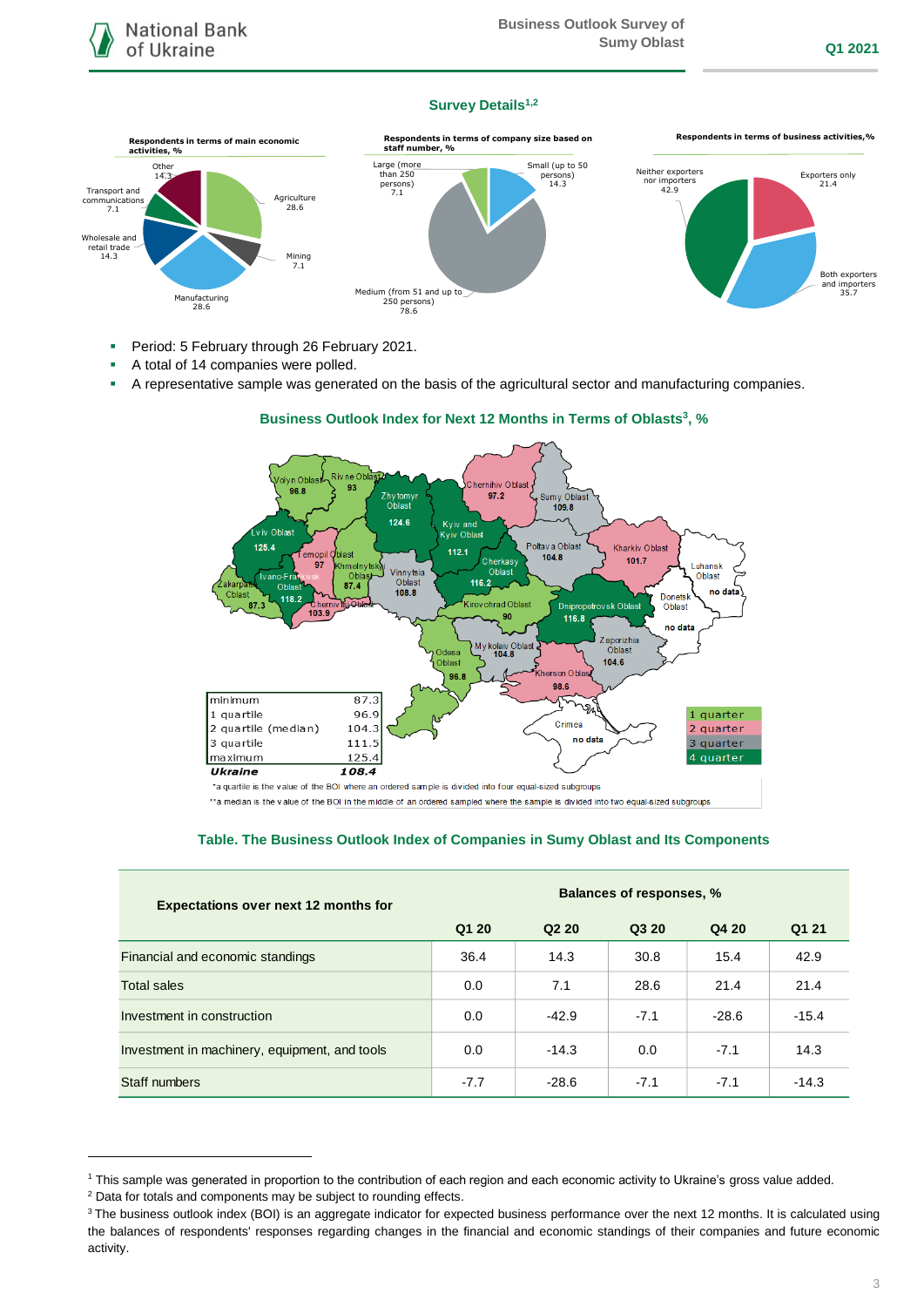

#### Figure 1 Figure 2







## Figure 3 **Figure 4**

**Companies' economic activity as of the time of the survey, balance of responses**



## Figure 5 **Figure 6** Figure 6



**Staff level and wage cost expectations for next 12 months, balance of responses**





**Expectations of producer prices for next 12 months,**